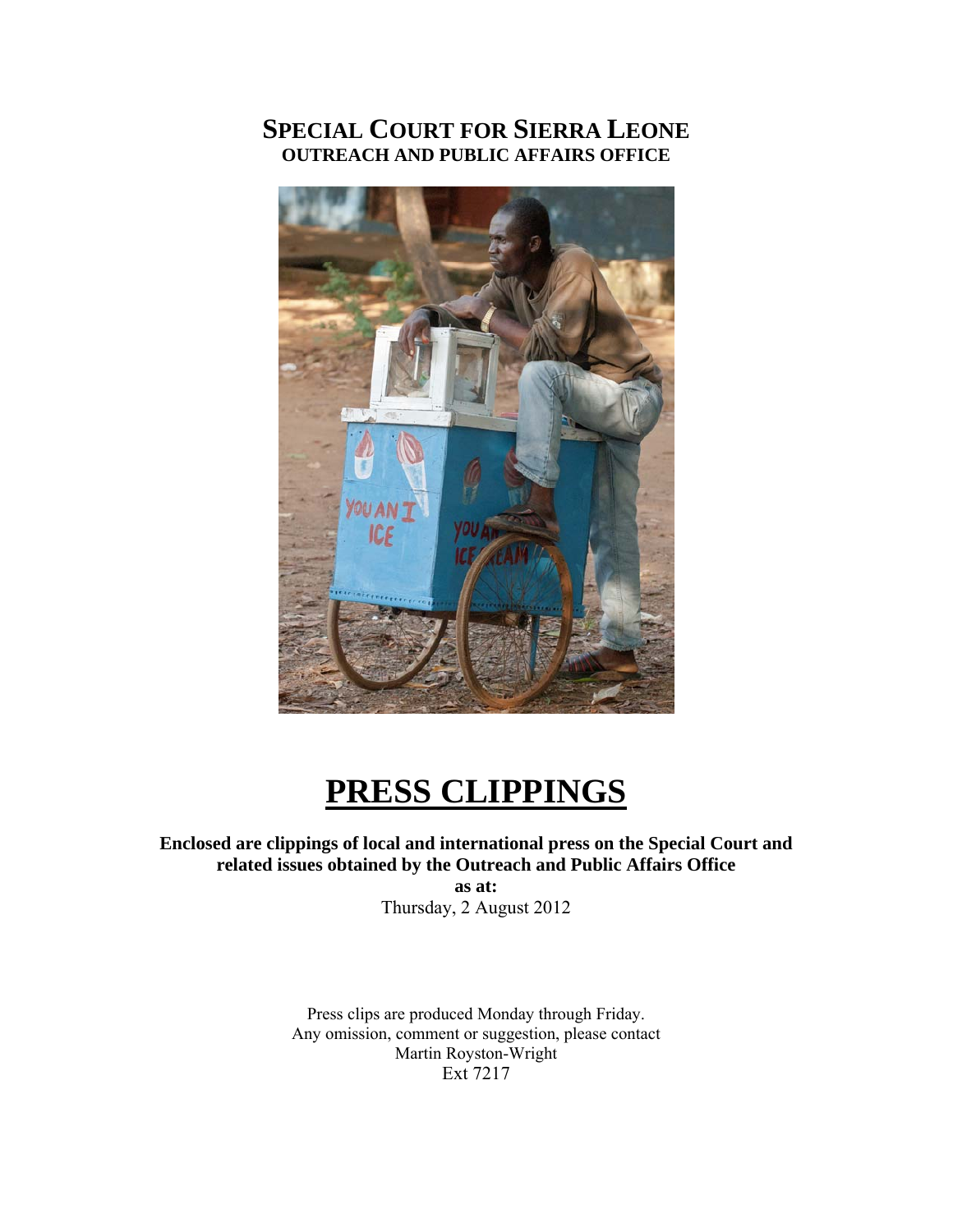| <b>International News</b>                                                             |           |
|---------------------------------------------------------------------------------------|-----------|
| Monument to Sam Hinga Norman / The Patriotic Vanguard                                 | Pages 3-4 |
| Human Rights Watch Report on Charles Taylor's Trial / <i>Ilawyer</i>                  | Page 5    |
| Taylor's Ex - Security Advisor Descends On UN / Heritage                              | Pages 6-7 |
| Pressure on ICC to Complete Inquiry Into Lawyer's Conduct / The Sydney Morning Herald | Page 8    |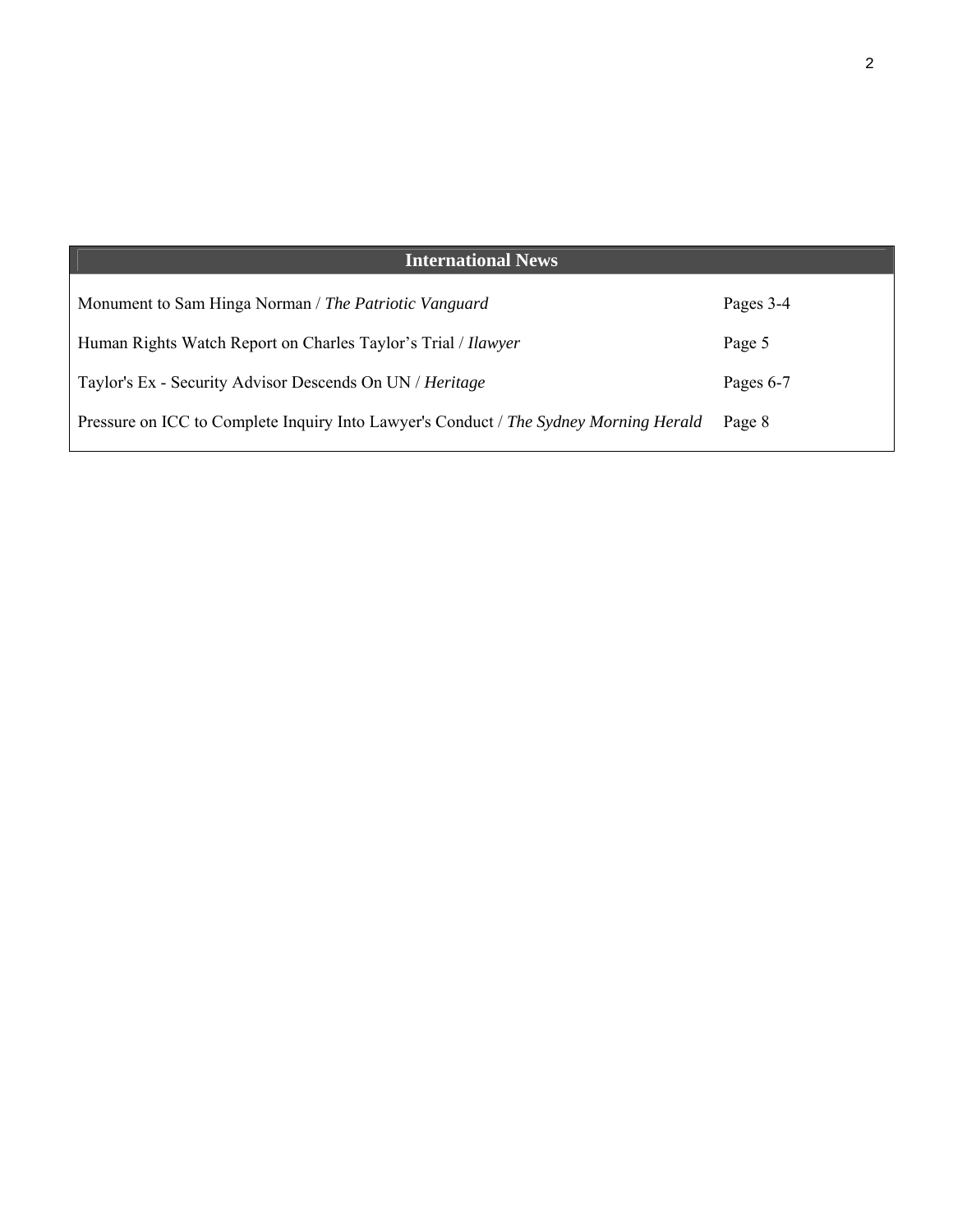## The Patriotic Vanguard Sunday, 29 July 2012 Press Release

#### **Monument to Sam Hinga Norman**

#### TO WHOM IT MAY CONCERN

It has come to the attention of the family of Chief Samuel Hinga Norman (photo), Late of Valunia Chiefdom, Bo District, Southern Region, that members of the Peoples Movement for Democratic Change (PMDC) under the direction of the Hon. Paul Kamara, Member of Parliament for Valunia and Gbo Chiefdoms, are in the process of erecting a monument or statue in the likeness of Chief Hinga Norman at or near his birth and burial place in Nguala near Mongere. While the Norman family y appreciates any legitimate effortsby his fellow citizens to keep Chief Norman's name and memory alive following his untimely death at the hands of the special court for Sierra Leone, the family also wishes to make it known to the general public and a ll the parties involved in this project that the Hinga Norman fam ily Norman has no prior knowledge of or involvement in this matter



and has given no consent implied or otherwise for the establishment or erection of any monument or statue in Chief Norman's honour. Neither does the Hinga Norman family plan to be a part of any ceremonies relating to the unveiling of such a monument or statue. Despite his status as a national hero, the children of Chief Hinga Norman are particularly disturbed by the fact that any group or political party would undertake such a project without their opinion or consent.

It is also to be recalled that:-

- Both Chief Hinga Norman and his elder brother Albert also buried at this site were veterans of the Armed Forces of Sierra Leone;

- Both Hinga and Albert Norman were at their time of death, ranking members of the Poro and Wunde Societies;

- Chief Hinga Norman was at a time Regent Chief of Jaiama-Bongor Chiefdom;

- Chief Hinga Norman was a member in high ranking of the Society of Kamajors.

In any or all of those capacities, the family regards the burial site of Albert and Hinga Norman a sacred site. As such, no ceremonies, icons, monuments or likeness of Chief Hinga Norman should be erected at the site without the expressed permission of the family, and no ceremonies, libations or similar acts should be performed at the site without the expressed permission of the High Priest of the Kamajors and his counter-parts in the above named societies in consultation with the Hinga Norman family. Any monument as described above that may have already been erected prior to this release will be removed forthwith at the discretion of the family, and any disturbance or damage to the resting places of Albert and Hinga Norman will be the responsibility of the those parties involved.

The Resident Mister South, the Senior Paramount Chief, Bo District, the Paramount Chief of Valunia Chiefdom, the Town Chief of Nguala, the Member of Parliament, Bo North, the Assistant Inspector General of Police, South, the Chief Imam, Bo District, the Leader of the Peoples Movement for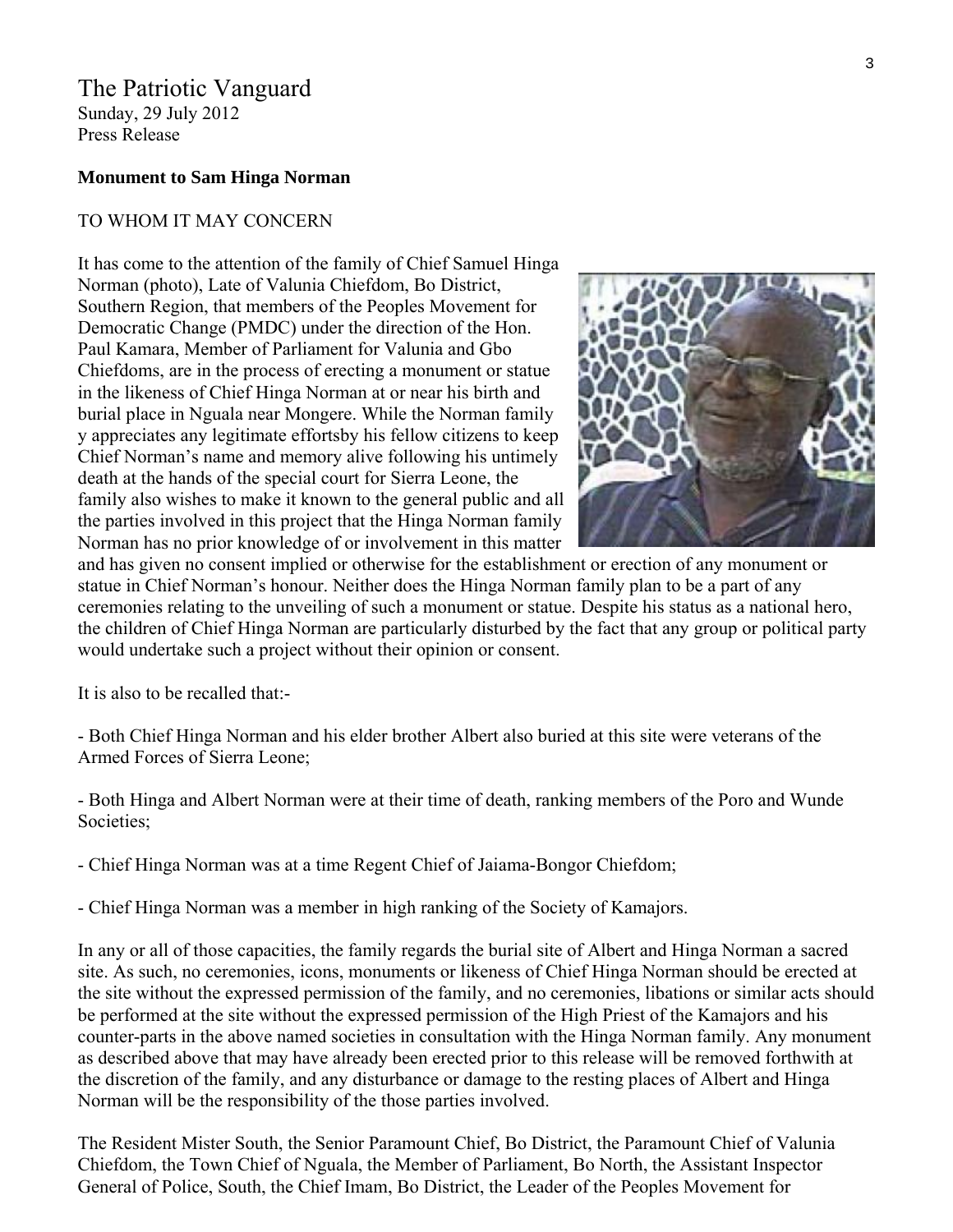Democratic Change (PMDC) and all other affected authorities are by this posting informed accordingly. The cooperation of everyone involved will be highly appreciated by the Hinga Norman family.

Respectfully;

Alfred M.SamForay, Head, Hinga Norman Family.

# **COMMENTS**

−

Susan Manga • 3 days ago

First of all Sam Hinga Norman was not a national hero. He was a war crime suspect.

Secondly, the Kamajor movement is not a society. It was a movement that has been disbanded. I agree any monument to be built in honour of the late Chief Norman must be in consultation with the Hinga Norman family. The Honourable Kamara representing Valunia Gbo constituency is also a distance relative of Chief Norman. It will therefore make sense if such family issues are settled at family level and not in the press in a form of a press released. It is like some one is trying to gain special fame on Norman wings.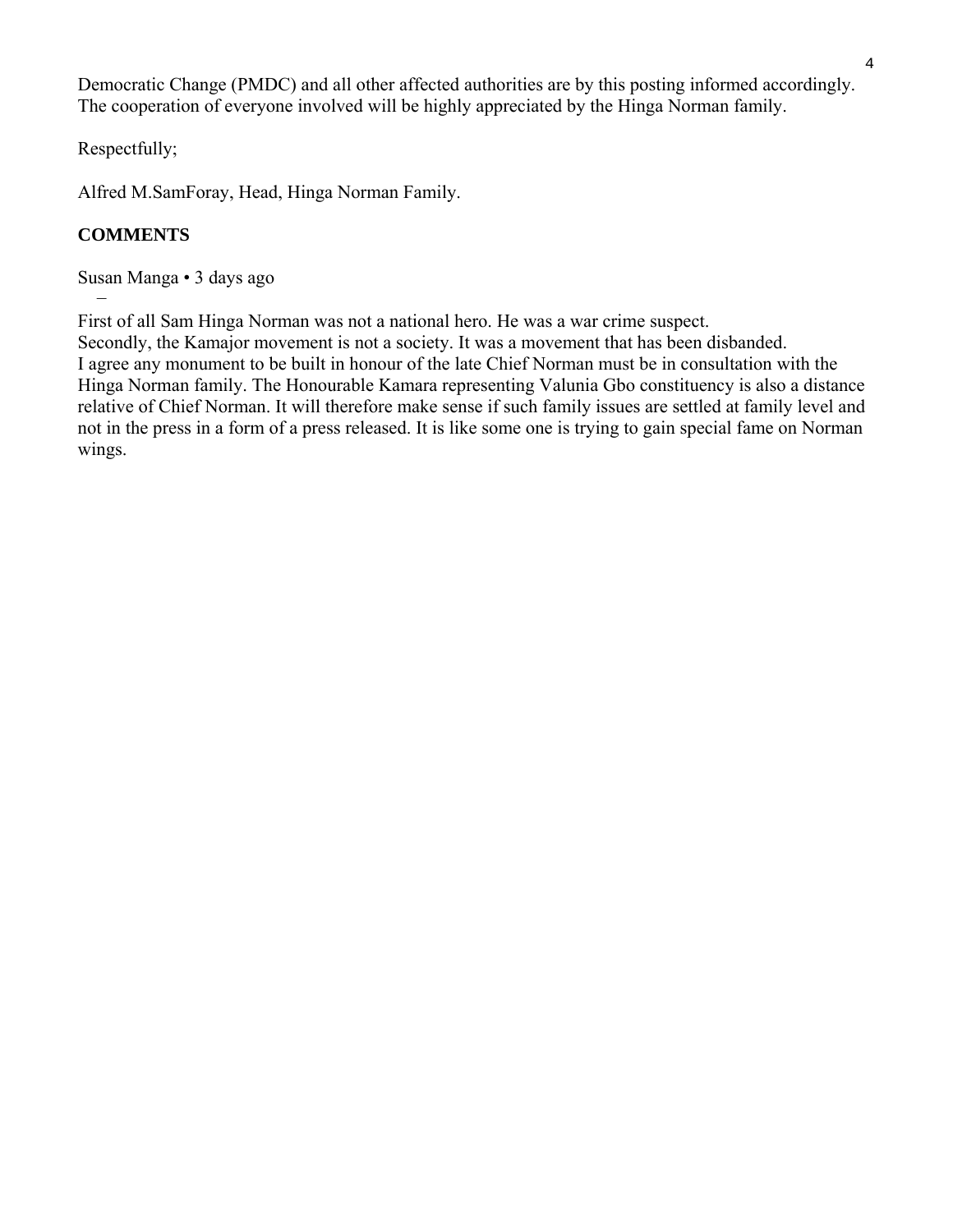Ilawyer (blog) Wednesday, 1 August 2012

## **Human Rights Watch Report on Charles Taylor's Trial**

## By Julien Maton

The trial of the former Liberian President Charles Taylor for war crimes and crimes against humanity

during Sierra Leone's armed conflict was a largely wellrun proceeding, Human Rights Watch said in a report released last week. The trial benefitted from a highquality defense, sound handling of witnesses, and dynamic outreach to communities affected by the crimes. At the same time, Human Rights Watch's analysis identified areas in which practice should be improved for future trials of the highest-level suspects before d omestic, international, and hybrid war crimes tribunals.

The 55-page report, "Even a 'Big Man' Must Face



Justice: Lessons from the Trial of Charles Taylor", analyzes the practice and impact of Taylor's trial by the United Nations-backed Special Court for Sierra Leone. The report examines the conduct of the trial, including issues related to efficiency, fairness, and witnesses and sources. It also examines the court's efforts to make its proceedings accessible to communities most affected by the crimes, and perceptions and initial impact of the trial in Sierra Leone and Liberia. Continue reading 'Human Rights Watch Report on Charles Taylor's Trial'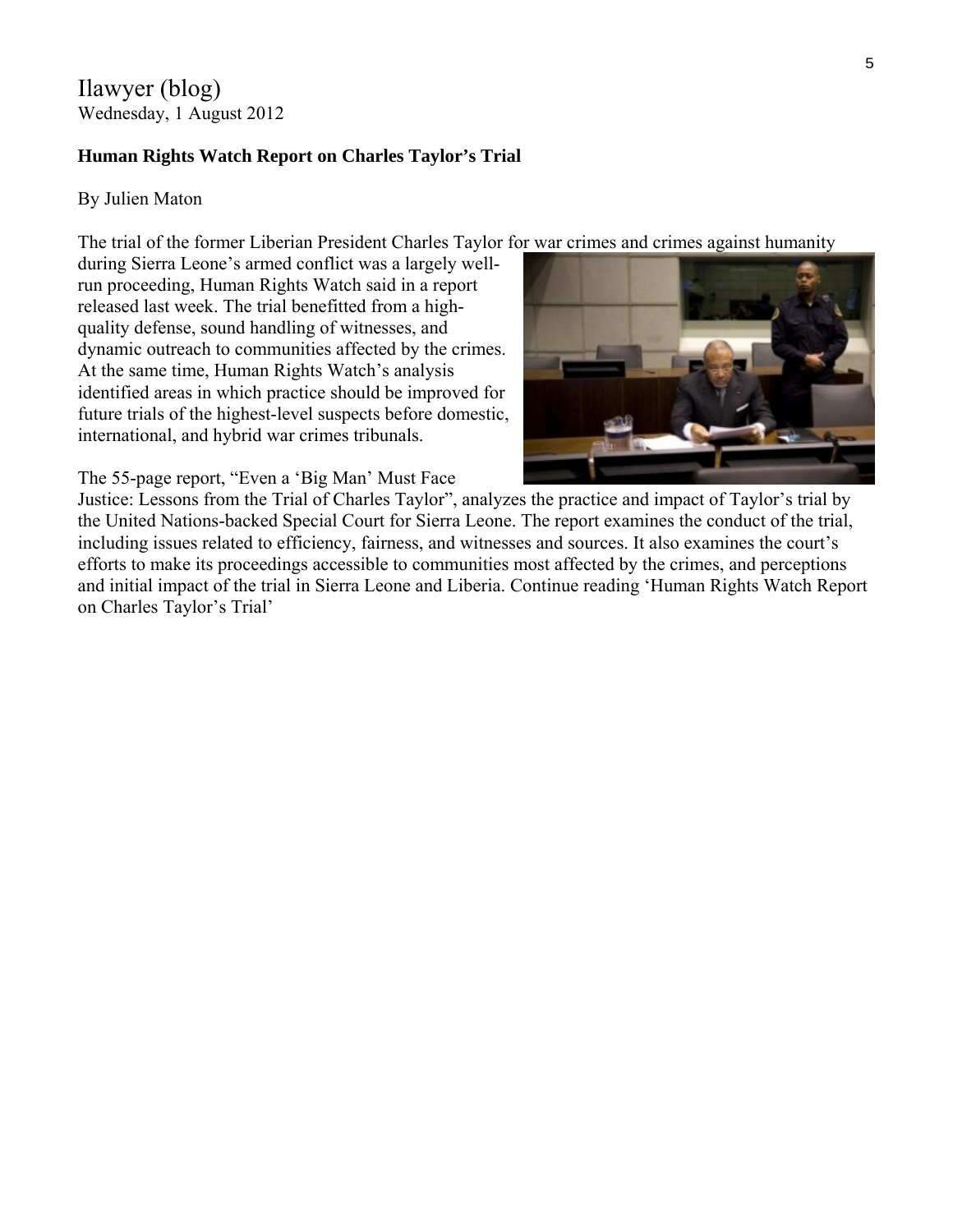# **Taylor's Ex - Security Advisor Descends On UN**

A former security advisor to former Liberian President Charles G. Taylor, Mr. John T. Richardson, has descended on the United Nations(UN), describing the world body as "undemocratic".

Mr. Richardson is one of the 17 Liberians who were recently delisted on the United Nations Travel Ban List and Assets Freeze list by the Security Council.

It can be recalled that on July 20, 2012, the Security Council Committee established pursuant to resolution 1521 (2003) concerning Liberia delisted 17 Liberians from the list of individuals that were subjected to a long running assets freeze and travel restrictions imposed by paragraph 4 (a) of resolution 1521 2003 and in 2004, the list of individuals and entities subject to the measures imposed by paragraph 1 of resolution 1532.

Among other things, the Security Council Committee stated: "The measures no longer apply to these individuals."

Those delisted from the sanction list include: Adolphus Dolo, Belle Dunbar, George Dweh, Edwin Snowe, Agnes Reeves-Taylor, Jewel Howard-Taylor and Tupee Taylor.

Others are: Myrtle Francelle Gibson, Martin George, Chief Cyril Allen, Randolph Cooper, and the late Victoria Refell.

The rest are: John T. Richardson, Reginald Goodridge, Emmanuel Shaw, Sampson Gwen and Maurice Cooper, who is now deceased.

These Liberians were previously placed on the lists because the UN had considered them as threat to the peace and stability of the country. Most, if not all of those placed on the list, had close ties with former President Taylor, who has been convicted of committing war crimes in neighboring Sierra Leone.

According to Mr. Richardson, the UN placed him(Richardson) and other Liberians on its travel ban list and assets freeze list "unlawfully and impartially". Speaking in an exclusive interview with the Heritage on Monday, July 30, 2012 in Monrovia, the former security advisor to the former Liberian leader asserted that the UN did not accord them due process, insisting that the world body's action was "unlawful and unjust".

He stated: " I believe the UN is melding in the internal politics of Liberia because the listing and delisting was politically motivated...no due process." He continued: "Without due process, it is unlawful to stop people from traveling, the world needs to review the work of the UN."

Mr. Richardson, who also served as the Minister of Public Works during the Taylor's regime, averred that the UN through its five permanent members can decide the fate of the world anytime by themselves, saying "this is dangerous".

Quizzed as to whether he was happy for the delisting of his name, the former government official responded in these words: "No cause to celebrate because there is no justification for my name to be listed. They have corrected an injustice with no apology and reparation." He furthered that the news came as a surprise to him because he was not thinking about it.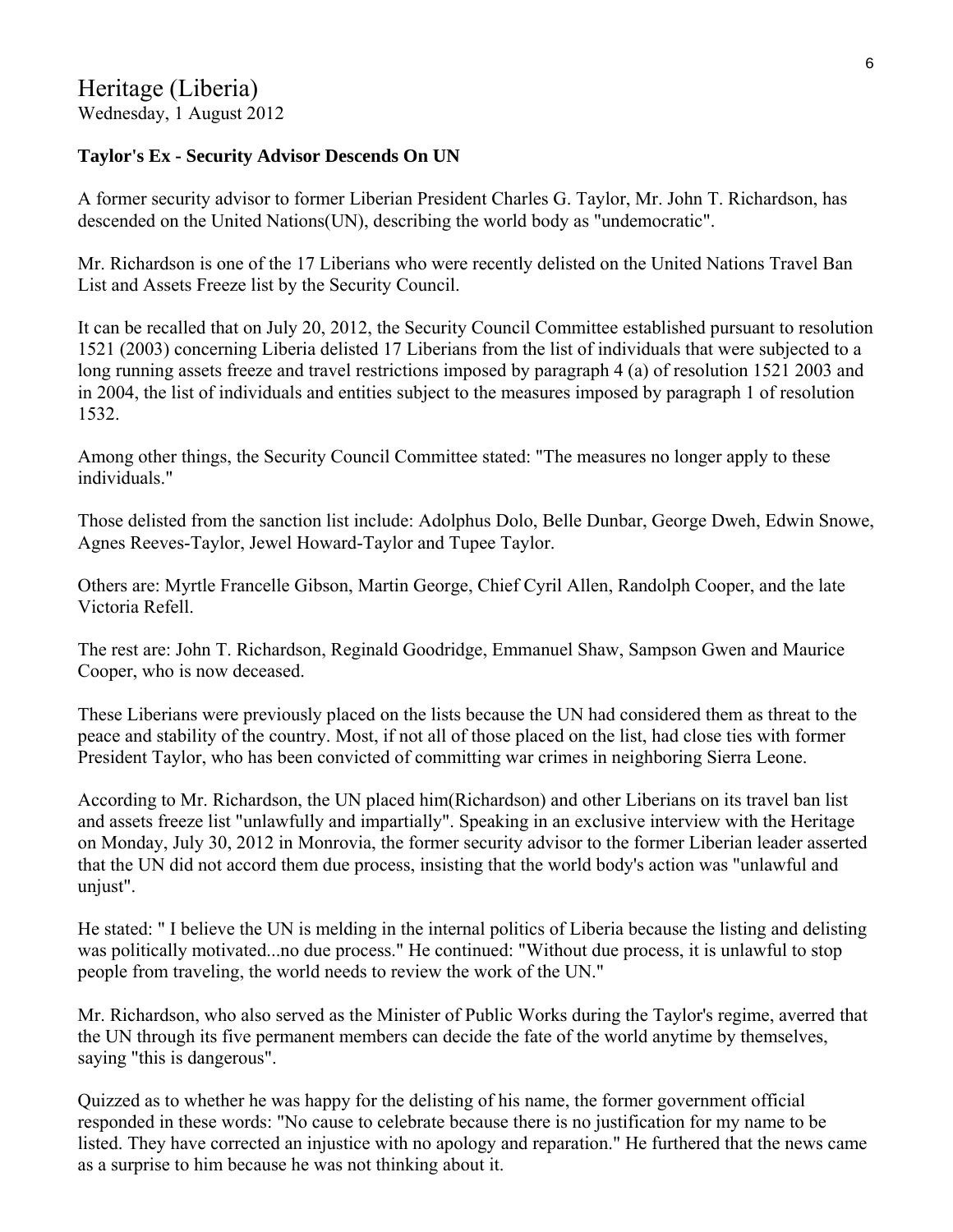When Mr. Richardson was further quizzed as to what effect the ban had on his outside movement, he said it hampered him greatly. However, Mr. Richardson vowed not to travel out of the country until other Liberians, who are still on the travel band list and assets free list, are delisted.

Meanwhile, the former security advisor to president Taylor is demanding reparation from the UN for what he called "unjustly" punishing him and his other fellow compatriots. Background: The Security Council Committee established pursuant to resolution 1521 (2003) concerning Liberia was established on 22 December 2003 to oversee the relevant sanctions measures and to undertake the tasks set out by the Security Council in paragraph 21 of the same resolution.

The 1521 Committee is the successor body to two previous Security Council Committees that are no longer in existence, namely the Committee established pursuant to resolution 985 (1997) and the Committee established pursuant to resolution 1343 (2001).

The sanctions regime and the mandate of the Committee have been modified by subsequent resolutions, most notably Security Council resolutions 1532 (2004), 1683 (2006) and 1903 (2009). The regime was most recently extended by resolution 2025 of 14 December 2011.

States implement the travel ban and assets freeze measures in connection with individuals and entities included in the Travel Ban List and Assets Freeze List, which are maintained and regularly updated by the Committee.